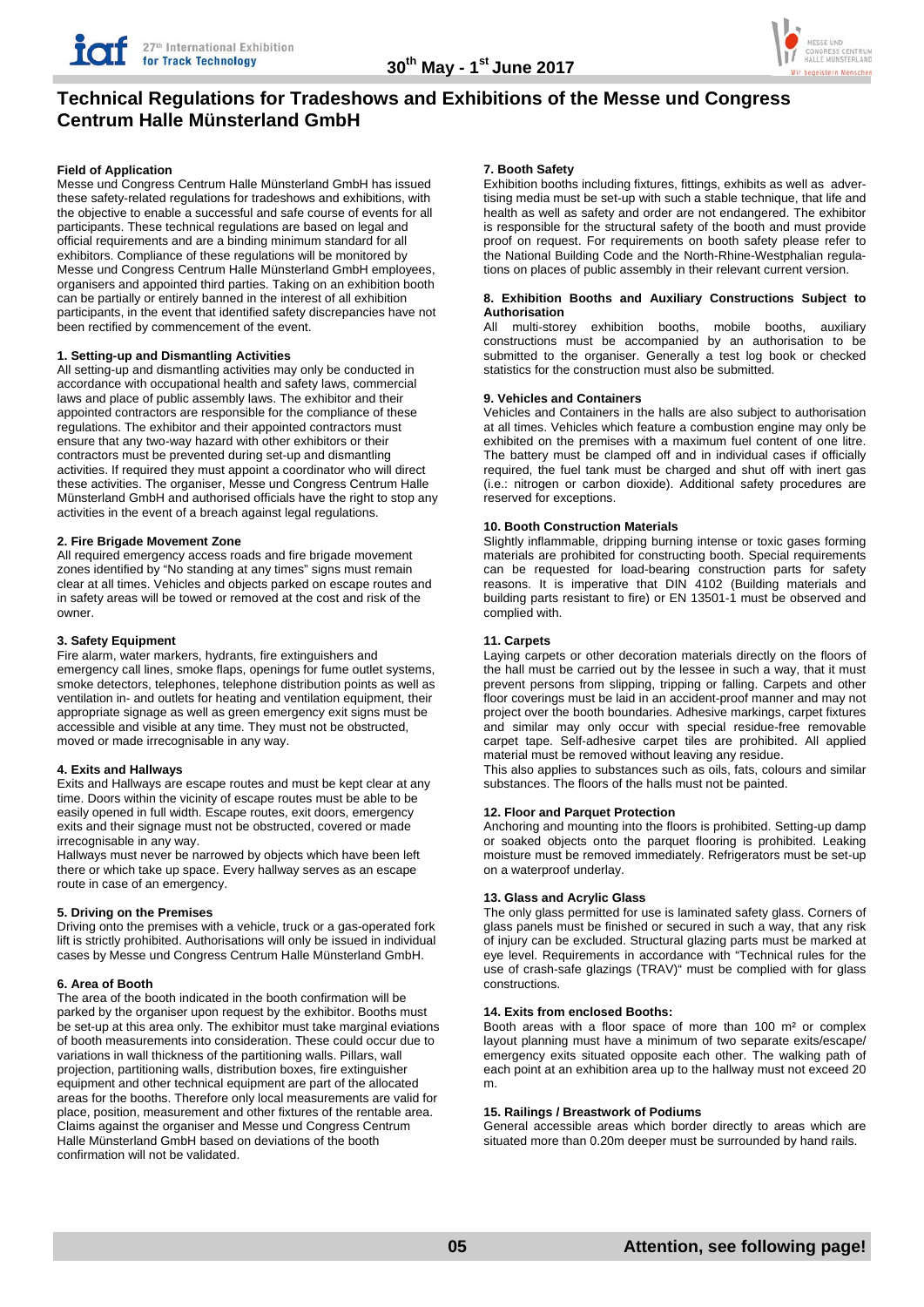

# **16. Nails, Hooks, Holes and Transporting Heavy Loads**

Positioning of bolts and anchoring points, as well as knocking holes into floors, walls or ceilings of the hall are prohibited. Heavy loads, heavy load material and crates may only be transported onto the premises with trolleys which have rubber tires. Skid marks caused by abrasion must be avoided.

## **17. Second Ceilings / Intervention in the Fabric of a Building**

Hall components and technical equipment may not be stressed by the superstructure of the both or exhibits. Exhibitors may build around hall pillars/hall support beams within the booth area avoiding damage and within the approved headroom. Second ceilings coming off the hall ceiling are only permitted for intended technical equipment and may only be performed by Messe und Congress Centrum Halle Münsterland GmbH or one of their specialist contractors.

# **18. Electrical Installations / Water Supply**

Connections to the existing main power supply can only be performed by Messe und Congress Centrum Halle Münsterland GmbH themselves or by approved specialist contractors who are familiar with the place of public assembly. For relevant work within the booth it is also recommended to appoint specialist contractors authorised by Messe und Congress Centrum Halle Münsterland GmbH. All electrical equipment must be installed in accordance with the most updated safety regulations of the German Electro-Technical Association (VDE). VDE 0100, 0128 and ICE 60364-7-711 must be observed in particular.

#### **19. Decoration Materials**

Decoration materials must be in accordance with DIN 4102, at least B1 or at least Category C as per EN 13501-1, i.e. they must be flame resistant. Only certain materials can be rendered flame resistant by subsequent treatment with a flame resistant substance. The applied flame resistance substances must be officially approved. The highly inflammable certification or a certification that the required impregnation has occurred must be disclosed at the booth for inspection at any time.

## **20. Use of Balloons and Flying Objects**

The use of helium balloons and other flying objects in the halls and on the open-air ground is subject to approval by Messe und Congress Centrum Halle Münsterland GmbH.

#### **21. Trees and Plants**

Decorations made out of natural plants may only be kept on the premises providing they are still fresh. Bamboo, reed, hay, straw, bark mulch, turf, (fir-) trees without bulbs or similar materials do not meet the stipulated specifications (ignition hazard due to tobacco products). The Fire Brigade will make decisions on any exceptions.

#### **22. Waste-, Scrap-, Residue Containers**

Scrap and residue containers made out of flammable materials may not be set-up at the booths. Scrap and residue containers at the booth must be emptied on a regular basis, no later than every night after tradeshow closing time. If larger quantities of inflammable waste accumulates, these must be disposed off several times during the day.

#### **23. Empties, Packaging**

The storage of empties, packaging and packaging containers of any type situated at and outside of the booth in the hall is prohibited. Accumulated emtpies, packaging and packaging containers must be removed immediately.

#### **24. Smoking Ban**

Smoking is prohibited within Messe und Congress Centrum Halle Münsterland GmbH. The smoking ban must be observed and enforced by every exhibitor at their booth.

#### **25. Fire Extinguisher**

We recommend that suitable and inspected fire extinguishers are available at every booth.

#### **26. Pyrotechnics**

Pyrotechnical presentations must be officially approved and the organiser as well as Messe und Congress Centrum Halle Münsterland GmbH must be notified.

#### **27. Laser Equipment**

The operation of certain types of laser equipment must be in accordance with the regulations of the Employers Liability Insurance Association and the relevant authorities must be notified. The notification must be accompanied by the written contract notification must be accompanied by the commissioning the services of a laser safety specialist to operate the laser equipment. In addition the organiser must be notified of the intended operation.

#### **28. Fog Machines**

The operation of fog machines is subject to approval by Messe und Congress Centrum Halle Münsterland GmbH, in order to avoid accidental activation of the Fire Alarm System.

## **29. Hot Plates, Flood Lights, Transformers**

All heat-generating and heatdeveloping electrical equipment must be assembled on non-inflammable, heat-resistant, asbestos-free underlay for extra protection. A sufficient large distance to inflammable substances and relevant to the heat development must be ensured. Lighting fixtures must not be attached to decorations or similar objects. Please remember to switch off any electrical cooking equipment or other equipment which could expose danger when in operation and left unattended at the end of the daily opening hours.

#### **30. Advertising Material / Advertising**

Arbitrary advertising campaigns outside your own booth (i.e.: handing out brochures, displaying advertising posters/signs) are prohibited.

#### **31. Acoustic and Visual Demonstrations**

The operation of acoustic equipment as well as audio-visual presentations of any type by the exhibitor is subject to the approval of the organiser or Messe und Congress Centrum Halle Münsterland GmbH and must be submitted in writing. The acoustic levels must not exceed 60 dBA during musical performances. If these regulations are repeatedly breached, the electricity supply to the booth of the exhibitor can be shut off without considering the associated supply to the booth.

Compensation claims lodged by the exhibitor for direct or indirect damages due to the power-cut is excluded. The onus of proof for complying with regulations lies with the exhibitor.

#### **32. Musical Playback (GEMA)**

In accordance with legal requirements (Copyright Law), the approval of the Association for musical performance laws and mechanical right of reproduction laws (GEMA) is required for any type of musical playbacks. Musical playbacks which have not been registered can result in a claim for damages by GEMA.

#### **33. Explosive Substances / Ammunition**

Explosive substances underlie the Explosives Law in the relevant current version and must not be used or displayed at tradeshows.

#### **34. Spray Guns, Pyroxylin Varnish**

The use of spray guns as well as pyroxylin varnishes is prohibited.

#### **35. Inflammable Liquids**

Inflammable Liquids and inflammable gases must not be used or stored at the booths. Operating any type of gas burners is prohibited.

#### **36. Ethyl Alcohol and Mineral Oils**

Ethyl Alcohol and Mineral Oils (fuel, kerosene, etc.) must not be used for the purpose if cooking, heating or operational purposes.

#### **37. Cut-Off Grinding Work, Heat Treatments and all Types of Work with an Open Flame**

Welding, cutting, soldering, sanding, cut-off grinding and other work which involves an open flame or flying sparks is prohibited. In exceptional cases a permission slip may be issued by Messe und Congress Centrum Halle Münsterland GmbH for work involving fire with special safety conditions (Permission slip for fire hazardous work). This is subject to a written application in addition to detailed description of the work.